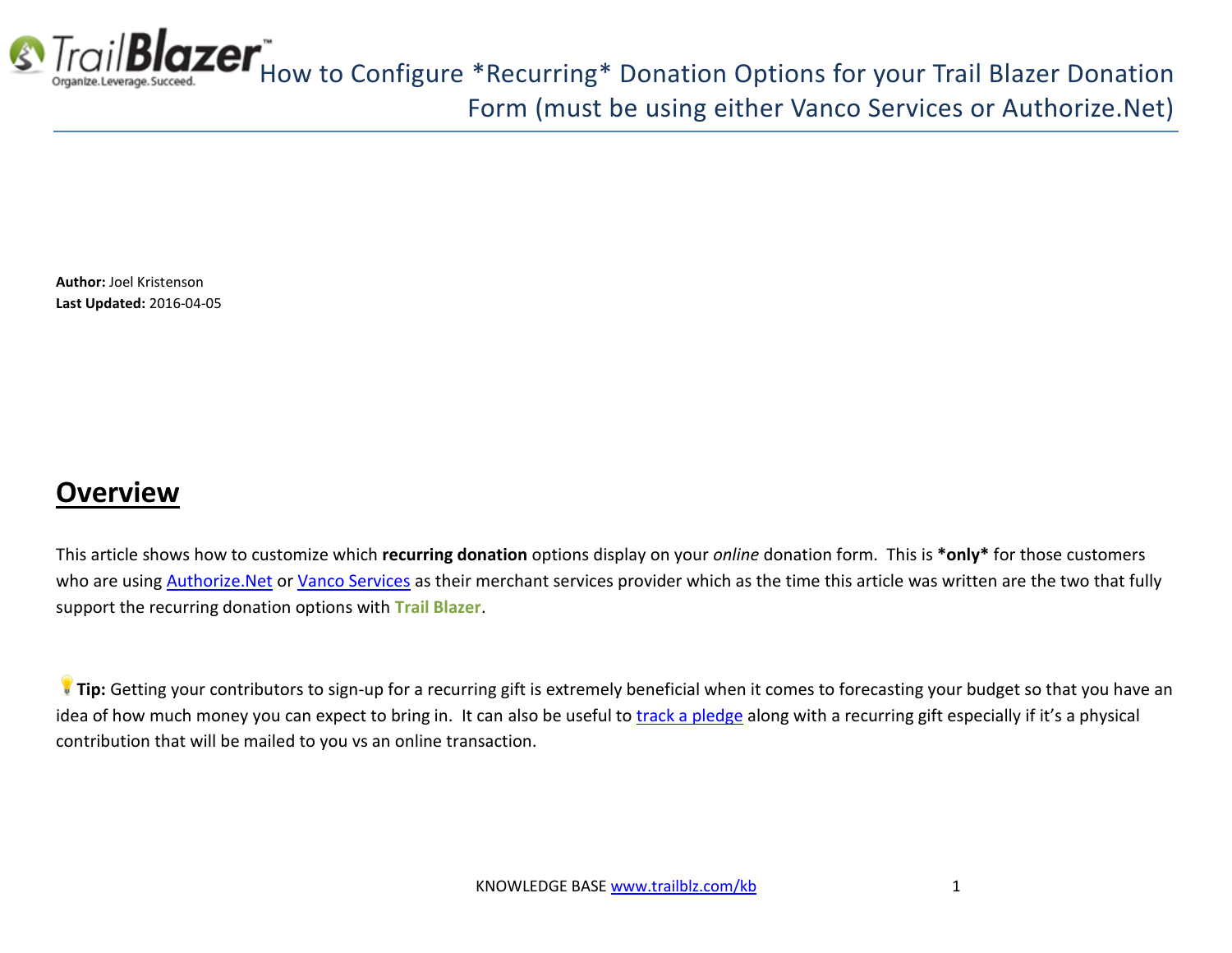

## **Steps**

**Important:** These steps require you have the appropriate [security clearance.](http://www.trailblz.com/kb/?action=view&kb=67&cat=1)

Navigate to **Website Configuration** by following **Application Menu** > **System Manager** > **Settings** > **Website Configuration**.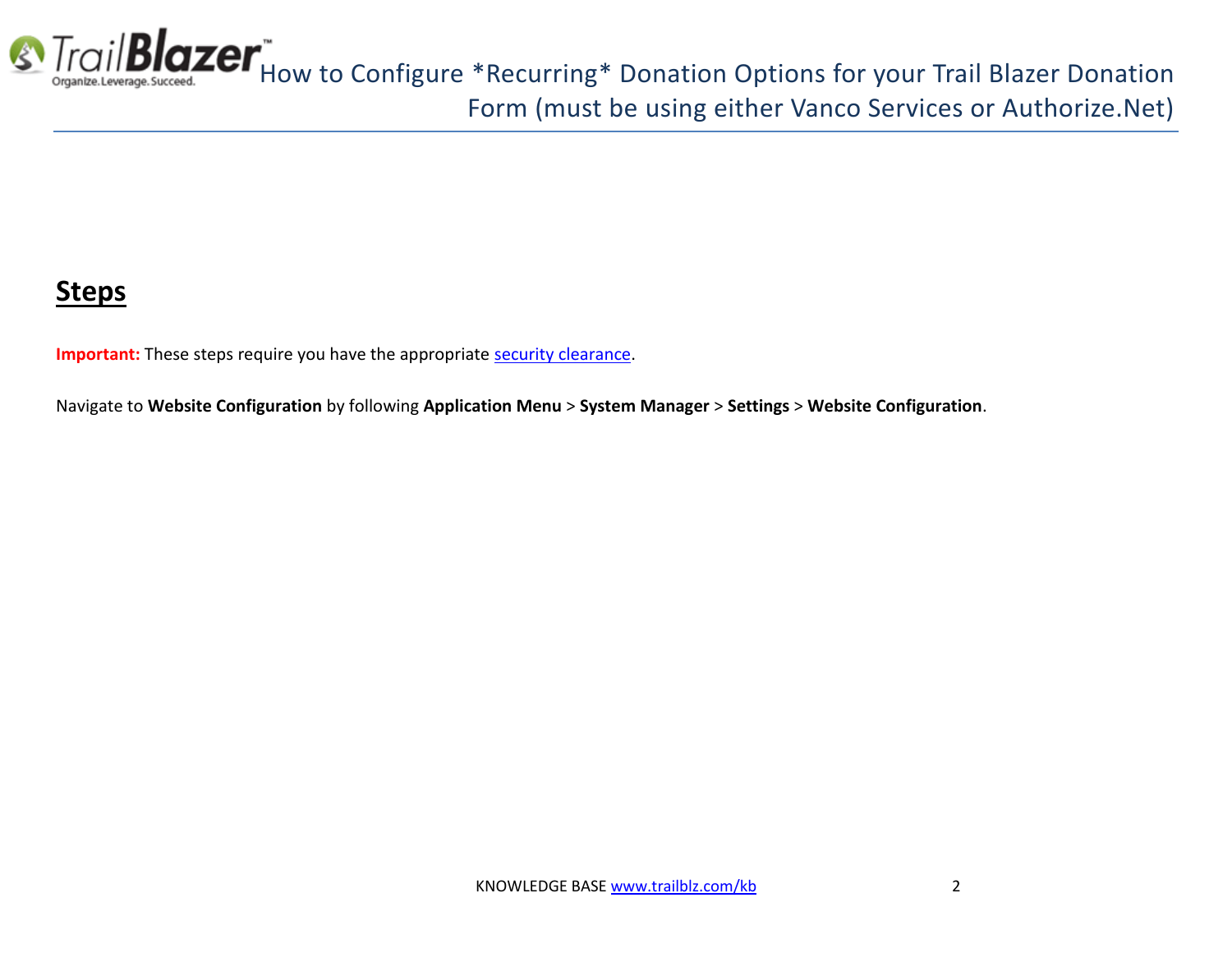

**S** Trail **Blazer** How to Configure \*Recurring\* Donation Options for your Trail Blazer Donation Form (must be using either Vanco Services or Authorize.Net)



Navigate to **Donations** > **Recurring Frequency**. From here you can check the boxes for which options you want to **enable**, you can change the **sort order**, and create custom **descriptions**. *My example configurations are below, everything in green can be overwritten within the grid view.*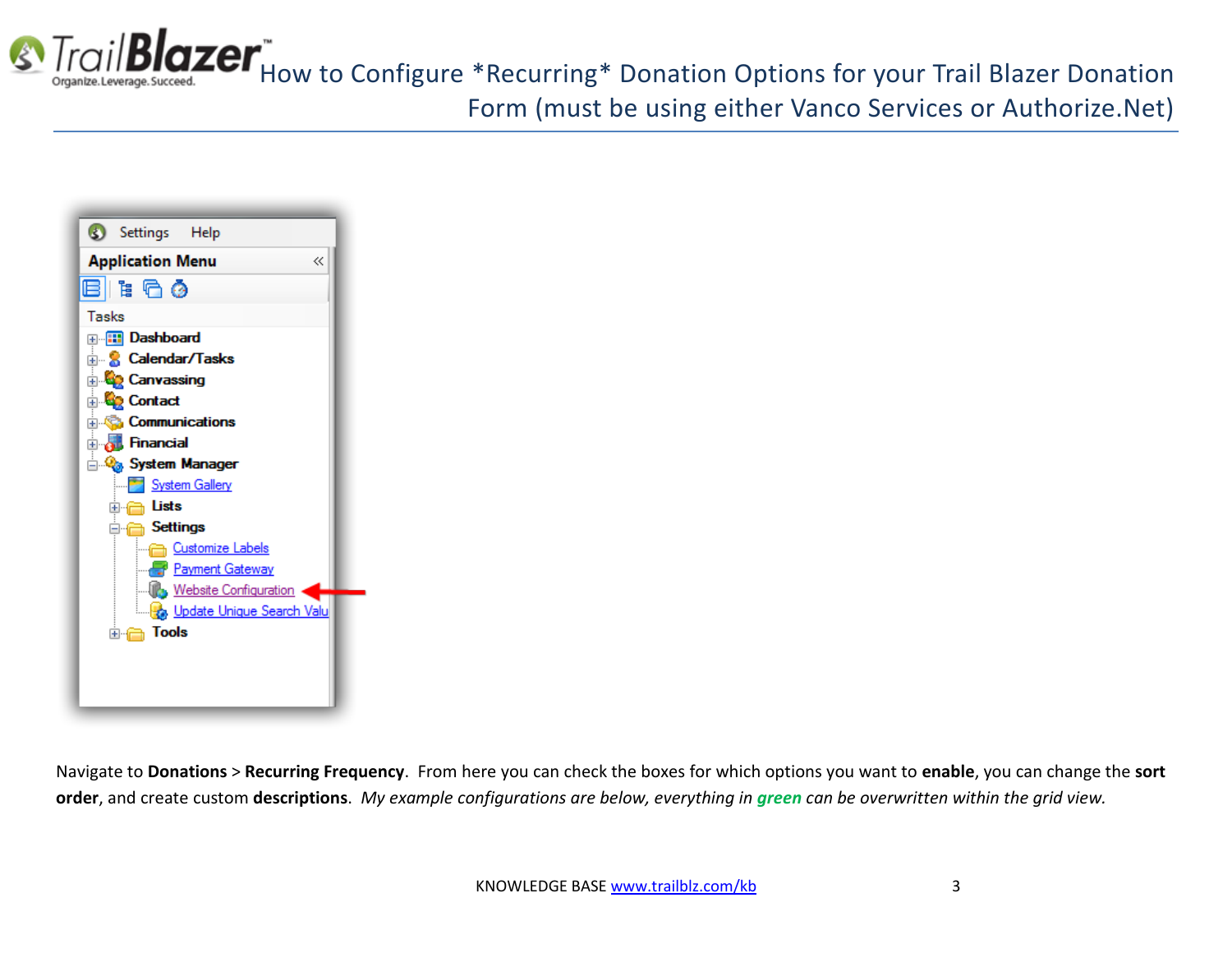**S** Trail **Blazer**<sup>"</sup><br> *Grigantze.Leverage.Succeed.* Donation Configure \*Recurring\* Donation Options for your Trail Blazer Donation Form (must be using either Vanco Services or Authorize.Net)

|   |                    | File v Edit v   2 / Iframe Wizard  |                       |                       |                                   |                           |                 |                                                      |             |  |
|---|--------------------|------------------------------------|-----------------------|-----------------------|-----------------------------------|---------------------------|-----------------|------------------------------------------------------|-------------|--|
|   | Site Title:        |                                    | Demo Nonprofit - Joel |                       |                                   | Refresh web pages         |                 |                                                      |             |  |
|   | Meta Description:  |                                    |                       |                       |                                   |                           |                 | Click here to refresh your web pages using           |             |  |
|   | Meta Keywords:     |                                    |                       |                       |                                   | updated specifications.   |                 |                                                      |             |  |
|   | Theme Name:        | default                            |                       |                       |                                   |                           |                 |                                                      |             |  |
|   |                    |                                    |                       |                       |                                   |                           |                 |                                                      |             |  |
|   | Flat Shipping Fee: | .00                                |                       |                       |                                   |                           |                 |                                                      |             |  |
|   |                    | Enable double Opt-In for all forms |                       |                       |                                   |                           |                 |                                                      |             |  |
|   |                    |                                    |                       |                       |                                   |                           |                 |                                                      |             |  |
|   | Calendar Events    | Componer                           | Donations             | Signup Email          | Signup Short                      | Signup Without Attributes |                 | Signup Attributes                                    | Signup Post |  |
|   | Page Setup         | Donation Amounts                   |                       | Recuming Frequency    | <b>Related Lists</b>              |                           |                 | Email Response   Live Preview (Donations.aspx?ver=2) |             |  |
|   |                    |                                    |                       |                       |                                   |                           |                 |                                                      |             |  |
|   | ID                 | Enabled                            | Sort<br>Order         | <b>Description</b>    |                                   |                           |                 | <b>Description Default</b>                           | Code        |  |
| Þ | 49225              | ☑                                  | 100                   |                       | Single One Time Donation          |                           | Single          |                                                      | Ō           |  |
|   | 49220              | ☑                                  | 200                   | Weekly                |                                   |                           | Weekly          |                                                      | W           |  |
|   | 49230              | ⊽                                  | 300                   |                       | Weekly / Sustaining (52 per/yr)   |                           |                 | Weekly / Sustaining                                  | W           |  |
|   | 49221              |                                    | 400                   | <b>Biweekly</b>       |                                   |                           | <b>Biweekly</b> |                                                      | в           |  |
|   | 49227              | П                                  | 500                   | Biweekly / Sustaining |                                   |                           |                 | <b>Biweekly / Sustaining</b>                         | в           |  |
|   | 49222              | ⊽                                  | 600                   | Monthly               |                                   |                           | Monthly         |                                                      | м           |  |
|   | 49228              | ⊽                                  | 700                   |                       | Monthly / Sustaining (12 per/yr)  |                           |                 | Monthly / Sustaining                                 | м           |  |
|   | 49223              | ⊽                                  | 800                   | Quarterly             |                                   |                           | Quarterly       |                                                      | Q           |  |
|   | 49229              | √                                  | 900                   |                       | Quarterly / Sustaining (4 per/yr) |                           |                 | Quarterly / Sustaining                               | Q           |  |
|   | 49224              | ⊽                                  | 1000                  | <b>Annually</b>       |                                   |                           | Annually        |                                                      | А           |  |
|   | 49226              | ⊽                                  | 1100                  |                       | Annually / Sustaining (1 per/yr)  |                           |                 | Annually / Sustaining                                | А           |  |

Check the boxes for which ones you want to 'enable'.

KNOWLEDGE BAS[E www.trailblz.com/kb](http://www.trailblz.com/kb) 4

**Customize the descriptions (you can** double-click any cell that is green to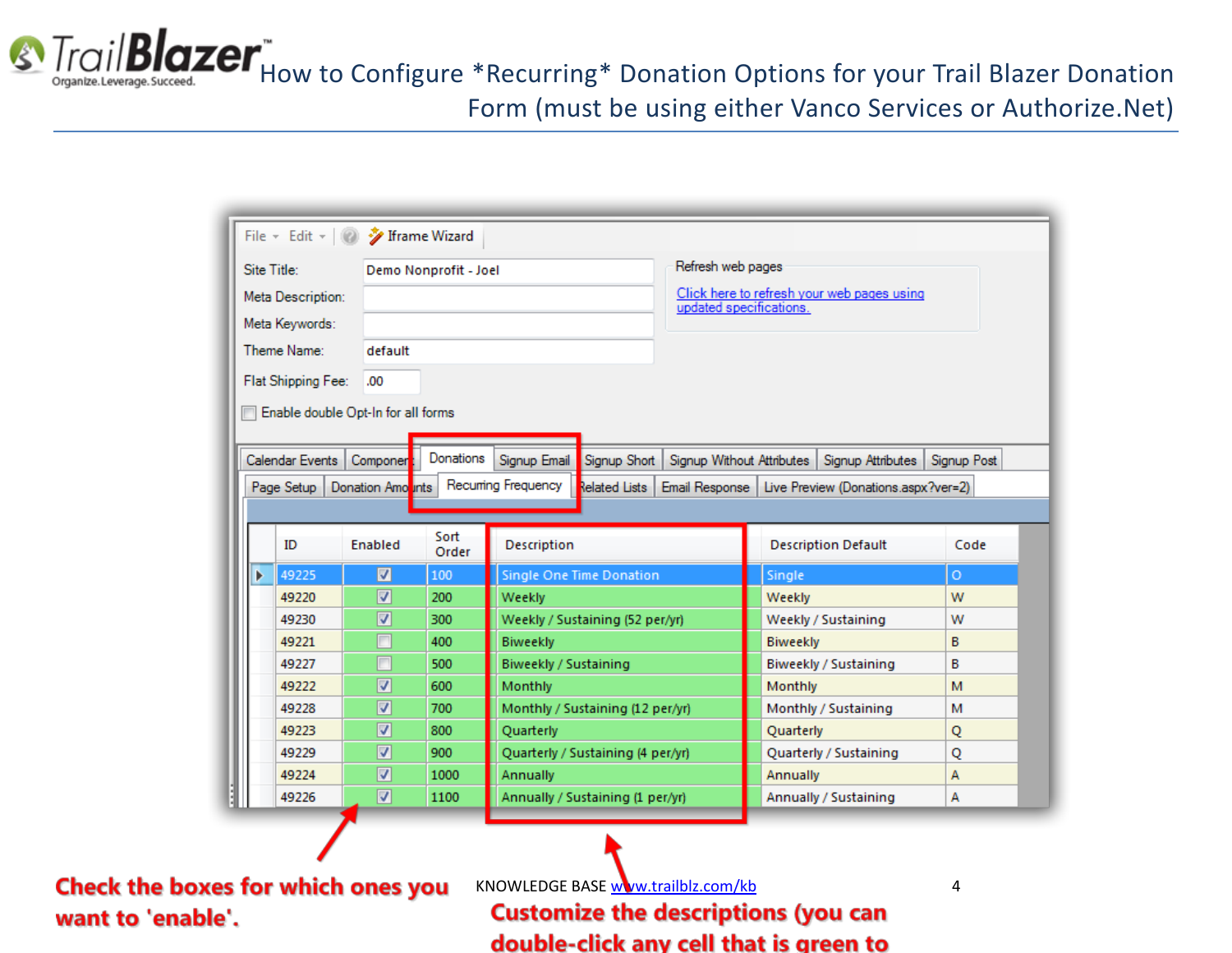

After making your changes click **[Save]** and then click the **blue** link in the upper-right to **refresh** your website settings.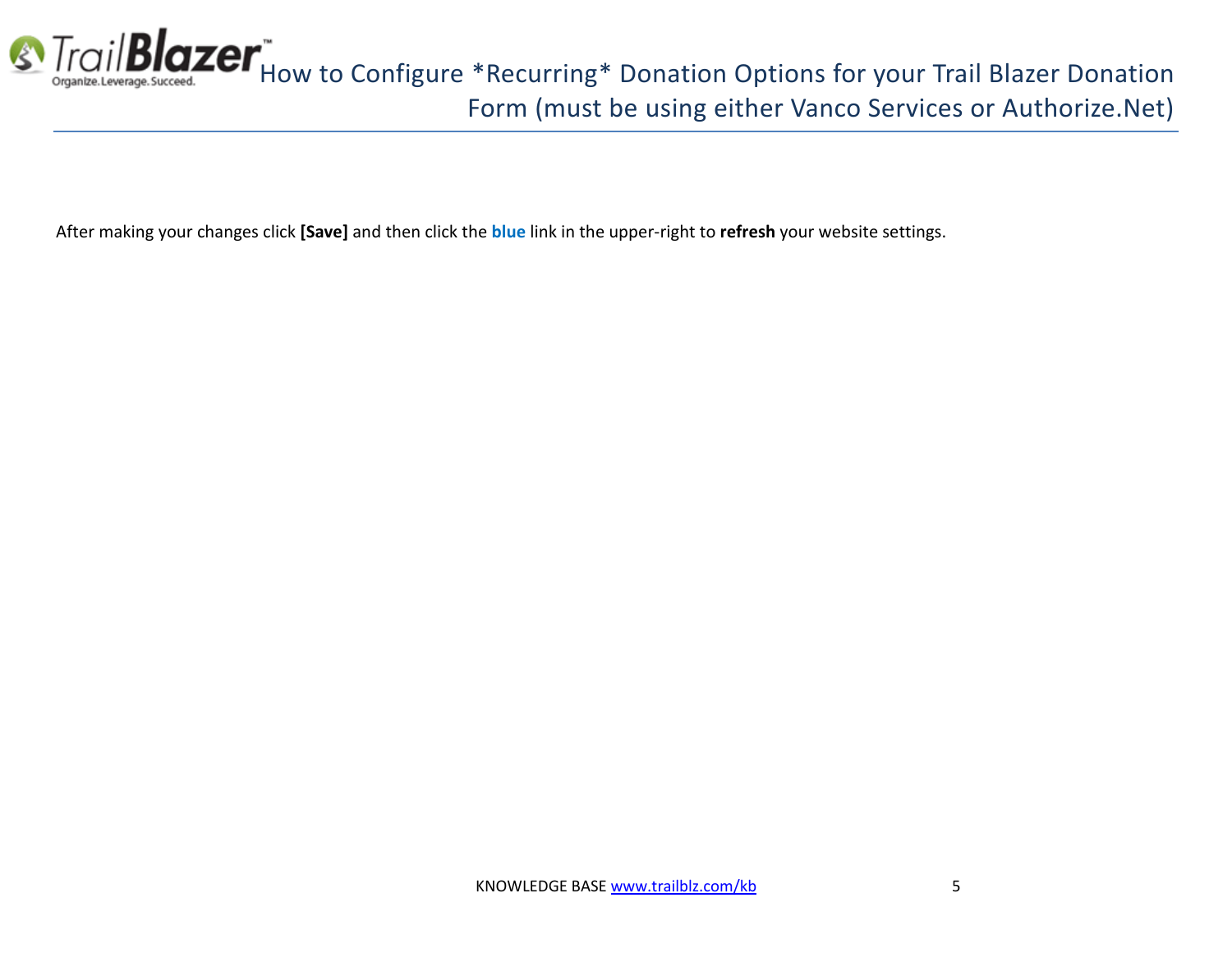

**S** Trail **Blazer**<sup>\*</sup><br> **S** Trail Blazer Donation<br> **S** Trail Blazer Donation Form (must be using either Vanco Services or Authorize.Net)

|             |                    | File v Edit v   2 / Iframe Wizard  |                       |                       |                                   |                         |                 |                                               |             |
|-------------|--------------------|------------------------------------|-----------------------|-----------------------|-----------------------------------|-------------------------|-----------------|-----------------------------------------------|-------------|
| Site Title: |                    |                                    | Demo Nonprofit - Joel |                       |                                   | Refresh web pages       |                 |                                               |             |
|             | Meta Description:  |                                    |                       |                       |                                   |                         |                 | Click here to refresh your web pages using    |             |
|             | Meta Keywords:     |                                    |                       |                       |                                   | updated specifications. |                 |                                               |             |
|             | Theme Name:        | default                            |                       |                       |                                   |                         |                 |                                               |             |
|             |                    |                                    |                       |                       |                                   |                         |                 |                                               |             |
|             | Flat Shipping Fee: | .00.                               |                       |                       |                                   |                         |                 |                                               |             |
|             |                    | Enable double Opt-In for all forms |                       |                       |                                   |                         |                 |                                               |             |
|             |                    |                                    |                       |                       |                                   |                         |                 |                                               |             |
|             | Calendar Events    | Component                          | Donations             | Signup Email          | Signup Short                      |                         |                 | Signup Without Attributes   Signup Attributes | Signup Post |
|             | Page Setup         | Donation Amounts                   |                       | Recuming Frequency    | <b>Related Lists</b>              | Email Response          |                 | Live Preview (Donations.aspx?ver=2)           |             |
|             |                    |                                    |                       |                       |                                   |                         |                 |                                               |             |
|             | ID                 | Enabled                            | Sort<br>Order         | Description           |                                   |                         |                 | <b>Description Default</b>                    | Code        |
|             | 49225              | $\overline{\mathbf{v}}$            | 100                   |                       | Single One Time Donation          |                         | Single          |                                               | o           |
|             | 49220              | √                                  | 200                   | Weekly                |                                   |                         | Weekly          |                                               | W           |
|             | 49230              | $\overline{\mathcal{L}}$           | 300                   |                       | Weekly / Sustaining (52 per/yr)   |                         |                 | Weekly / Sustaining                           | W           |
|             | 49221              | Г                                  | 400                   | <b>Biweekly</b>       |                                   |                         | <b>Biweekly</b> |                                               | B           |
|             | 49227              | П                                  | 500                   | Biweekly / Sustaining |                                   |                         |                 | Biweekly / Sustaining                         | B           |
|             | 49222              | $\blacktriangledown$               | 600                   | Monthly               |                                   |                         | Monthly         |                                               | M           |
|             | 49228              | $\overline{\mathcal{L}}$           | 700                   |                       | Monthly / Sustaining (12 per/yr)  |                         |                 | Monthly / Sustaining                          | м           |
|             | 49223              | ⊽                                  | 800                   | Quarterly             |                                   |                         | Quarterly       |                                               | Q           |
|             | 49229              | $\blacktriangledown$               | 900                   |                       | Quarterly / Sustaining (4 per/yr) |                         |                 | Quarterly / Sustaining                        | Q           |
|             | 49224              | ⊽                                  | 1000                  | Annually              |                                   |                         | Annually        |                                               | А           |
| Þ           | 49226              | $\overline{\mathbf{v}}$            | 1100                  |                       | Annually / Sustaining (1 per/yr)  |                         |                 | Annually / Sustaining                         | Α           |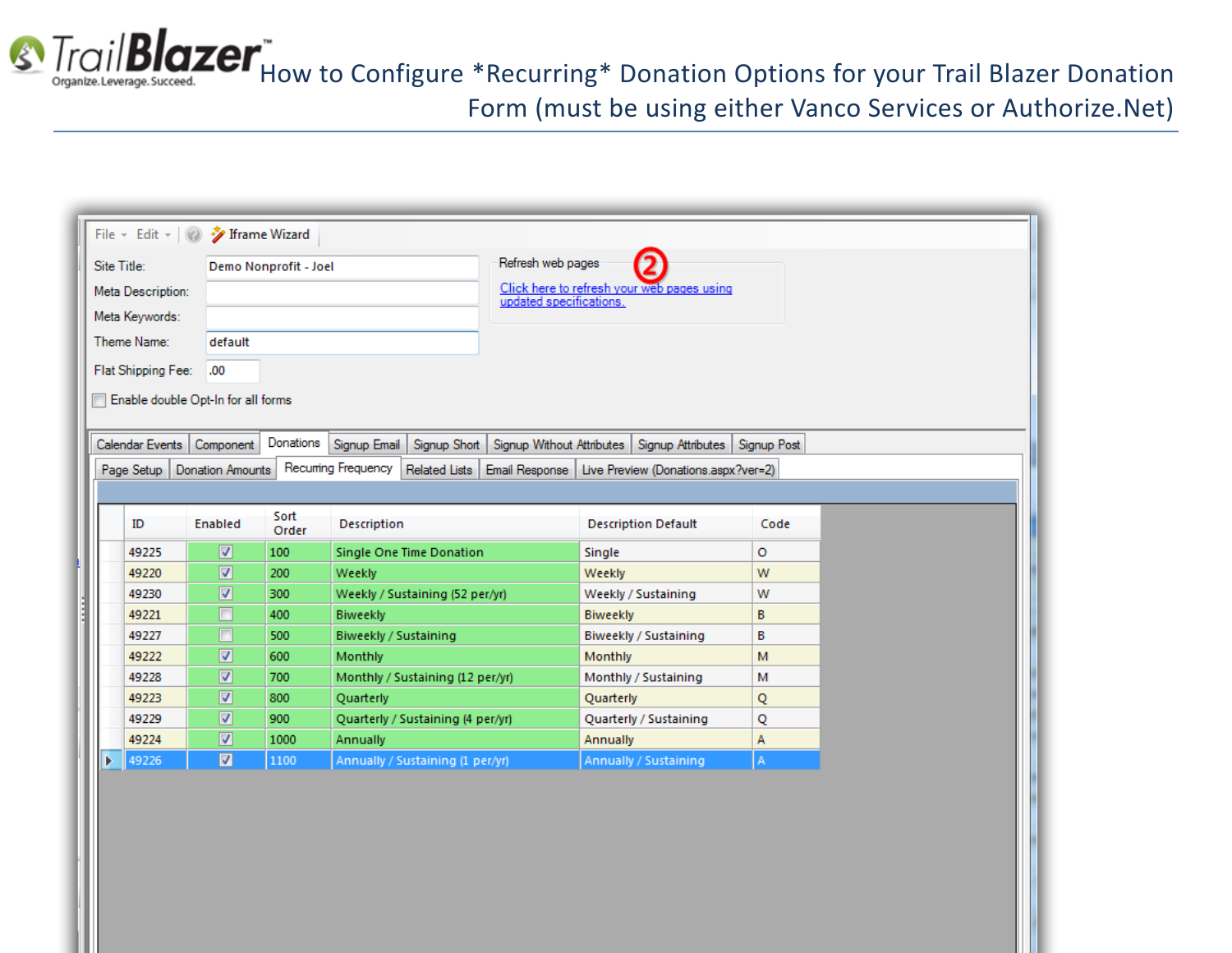

Navigate to the **Live Preview** sub-tab to see what your form current looks like OR you can view it at (www.traiblz.info/**YourDatabaseName**/Donations.aspx). *My example is below (viewed on a separate web browser).*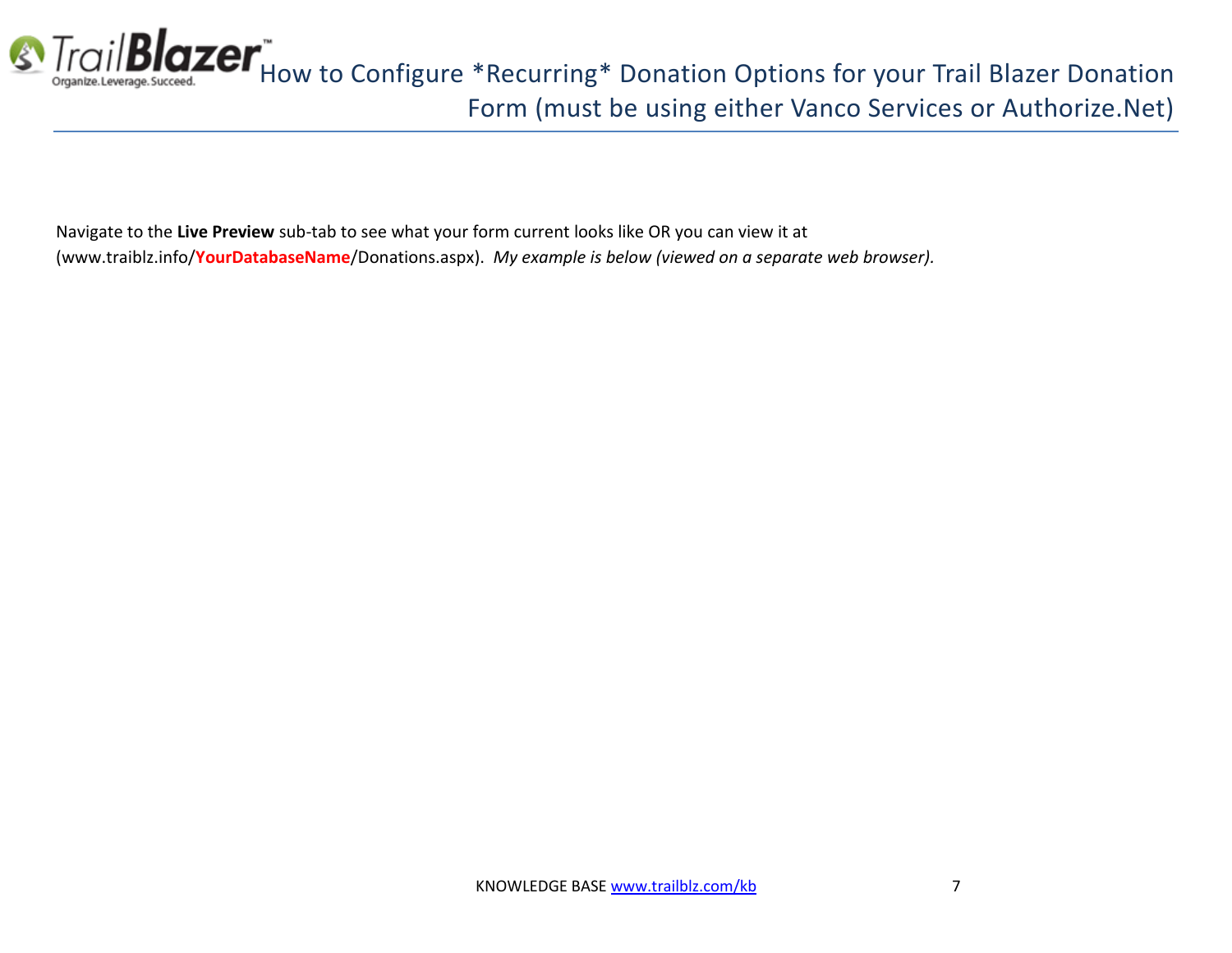

#### To view your donation form you can navigate to (www.trailblz.info/YourDatabaseName/Donations.aspx).

| A https://www.trailblz.info/DemoNonprofit_Joel/Donations.aspx?v<br>$\parallel$ TBZ             | Q, Search<br>☆ 自 ◎ ↓ 合 √ 〇 ₩  ▼                                                                                                            | $\equiv$                      |
|------------------------------------------------------------------------------------------------|--------------------------------------------------------------------------------------------------------------------------------------------|-------------------------------|
| Powered by<br><i><b><i><u><b>StrailBlazer</b></u></i></b></i><br>Share:                        | $H$ in $H$ is $H$ is $H$                                                                                                                   |                               |
| <b>Billing Information</b><br>* First Name<br>Middle<br>* Last Name                            | <b>Donation Amount</b><br>\$10 - Supporter<br>\$50 - Associate<br>\$200 - Friend                                                           |                               |
| Nickname<br>* Address<br>* City                                                                | \$500 - Patron<br>\$750 - Bronze<br>$$1000 - Silver$<br>\$2000 - Gold                                                                      |                               |
| $*$ State<br><b>Select State</b><br>$\overline{\phantom{a}}$<br>* Zip Code<br>Phone<br>* Email | \$5000 - Platinum<br>\$10000 - Sponsor<br>\$25000 - MEGA Sponsor<br>Other                                                                  | <b>New recurring options.</b> |
| Yes, I want to receive future email updates.<br>Comment                                        | <b>Make my donation</b>                                                                                                                    |                               |
| Volunteer                                                                                      | Single One Time Donation<br><b>Single One Time Donation</b>                                                                                |                               |
| Assist with Event planning<br>I will work on your newsletter<br>Taking Registrations at Events | Weekly<br>Weekly / Sustaining (52 per/yr)<br>Monthly<br>Monthly / Sustaining (12 per/yr)<br>Quarterly<br>Quarterly / Sustaining (4 per/yr) | 8                             |
| Select Rider to Sunnort                                                                        | <b>Annually</b>                                                                                                                            |                               |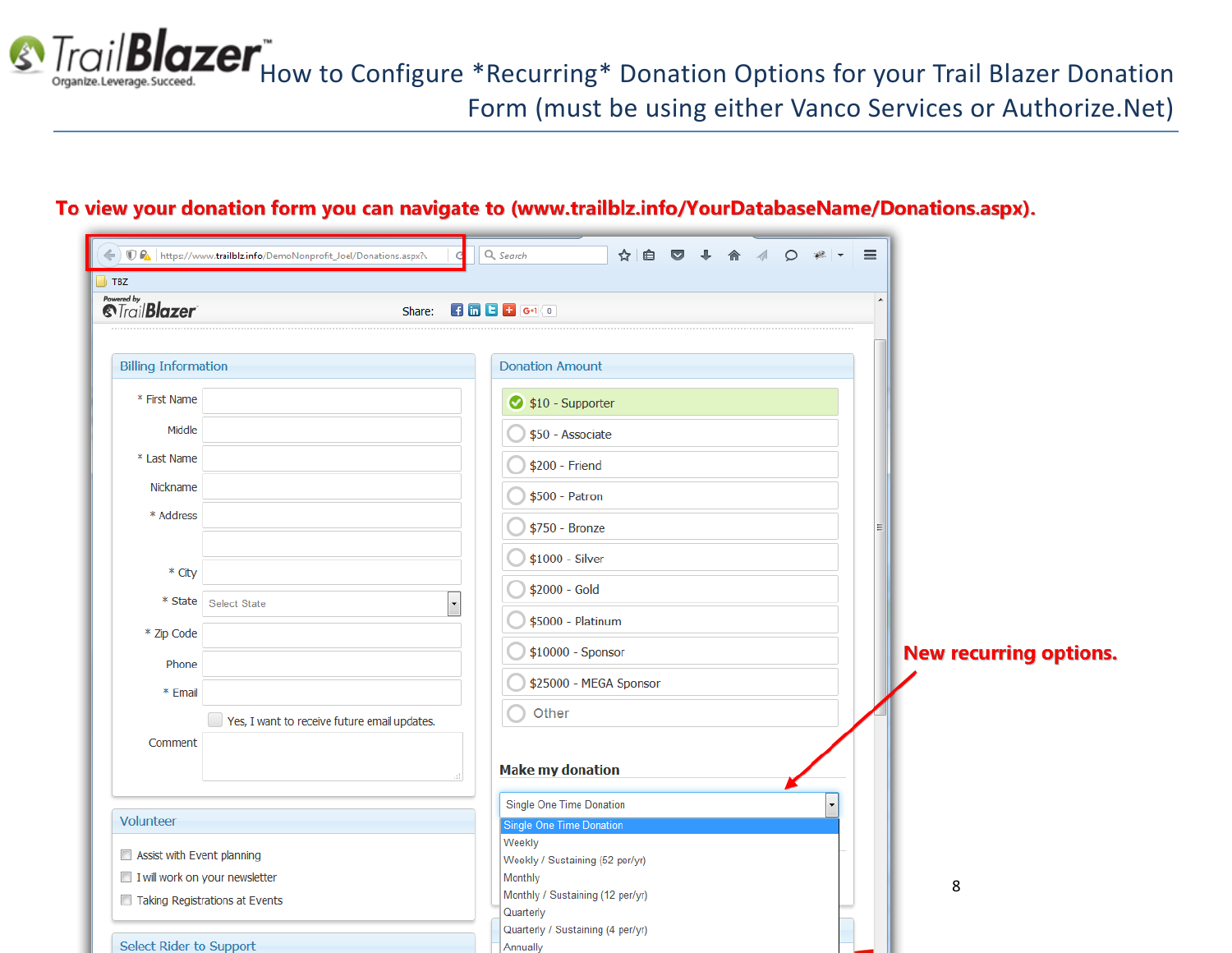

If you want to make any other changes to your donation form such as what **amounts** to display you can make many other changes under the **Donation Amounts**, and **Page Setup** tabs (*shown in the two images below with details*):

**Donation Amounts**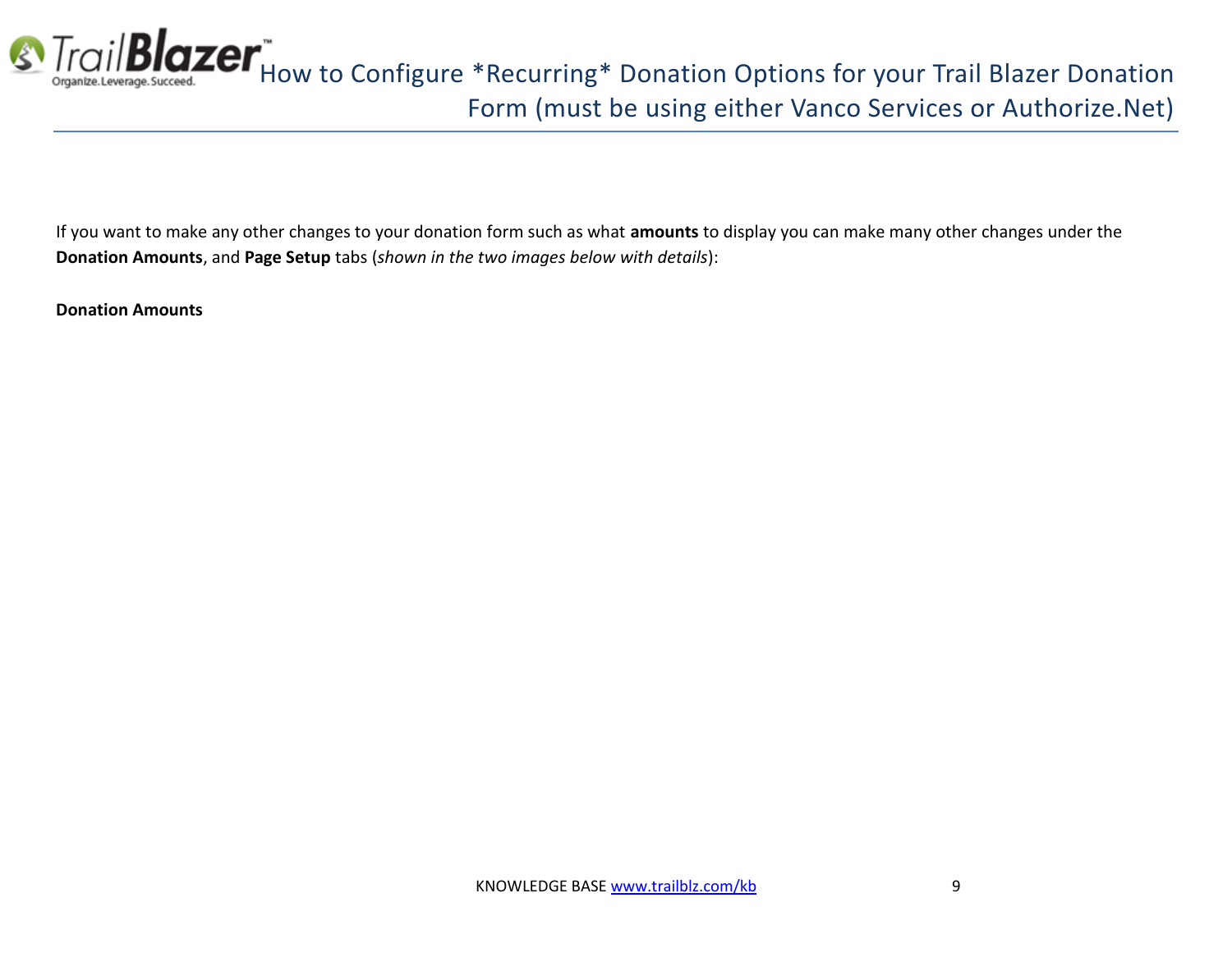**S** Trail **Blazer**<sup>\*</sup><br> **S** Trail Blazer Donation<br> *Cryante.Leverage.Succeed.* Form (must be using either Vanco Services or Authorize.Net)

| Site Title:<br>Meta Description: |                                    | Demo Nonprofit - Joel                   |                              | Refresh web pages<br>Click here to refresh your web pages using |             |
|----------------------------------|------------------------------------|-----------------------------------------|------------------------------|-----------------------------------------------------------------|-------------|
| Meta Keywords:                   |                                    |                                         |                              | updated specifications.                                         |             |
| Theme Name:                      | default                            |                                         |                              |                                                                 |             |
| Flat Shipping Fee:               | .00                                |                                         |                              |                                                                 |             |
|                                  |                                    |                                         |                              |                                                                 |             |
|                                  | Enable double Opt-In for all forms |                                         |                              |                                                                 |             |
|                                  |                                    | Calendar Events   Component   Donations | Signup Email<br>Signup Short | Signup Without Attributes   Signup Attributes                   | Signup Post |
| Page Setup                       |                                    | Donation Amounts Recurring Frequency    | <b>Related Lists</b>         | Email Response   Live Preview (Donations.aspx?ver=2)            |             |
| Donation Amounts                 |                                    |                                         |                              |                                                                 |             |
| ID                               | Enabled                            | Amount                                  | Description                  |                                                                 |             |
|                                  | $\overline{\mathbf{v}}$            | 10.00                                   | - Supporter                  |                                                                 |             |
| 2                                | V                                  | 50.00                                   | - Associate                  |                                                                 |             |
| з                                | V                                  | 200.00                                  | - Friend                     |                                                                 |             |
| 4                                | ⊽                                  | 500.00                                  | - Patron                     |                                                                 |             |
| 5                                | V                                  | 750.00                                  | - Bronze                     |                                                                 |             |
| 6                                | ⊽                                  |                                         | 1,000.00 - Silver            |                                                                 |             |
| 7                                | ⊽                                  | 2,000.00                                | - Gold                       |                                                                 |             |
| 8                                | V                                  | 5,000.00                                | - Platinum                   |                                                                 |             |
| 9                                | V                                  |                                         | 10,000.00 - Sponsor          |                                                                 |             |
| 10                               | ⊽                                  |                                         | 25,000.00 - MEGA Sponsor     |                                                                 |             |

that display next to the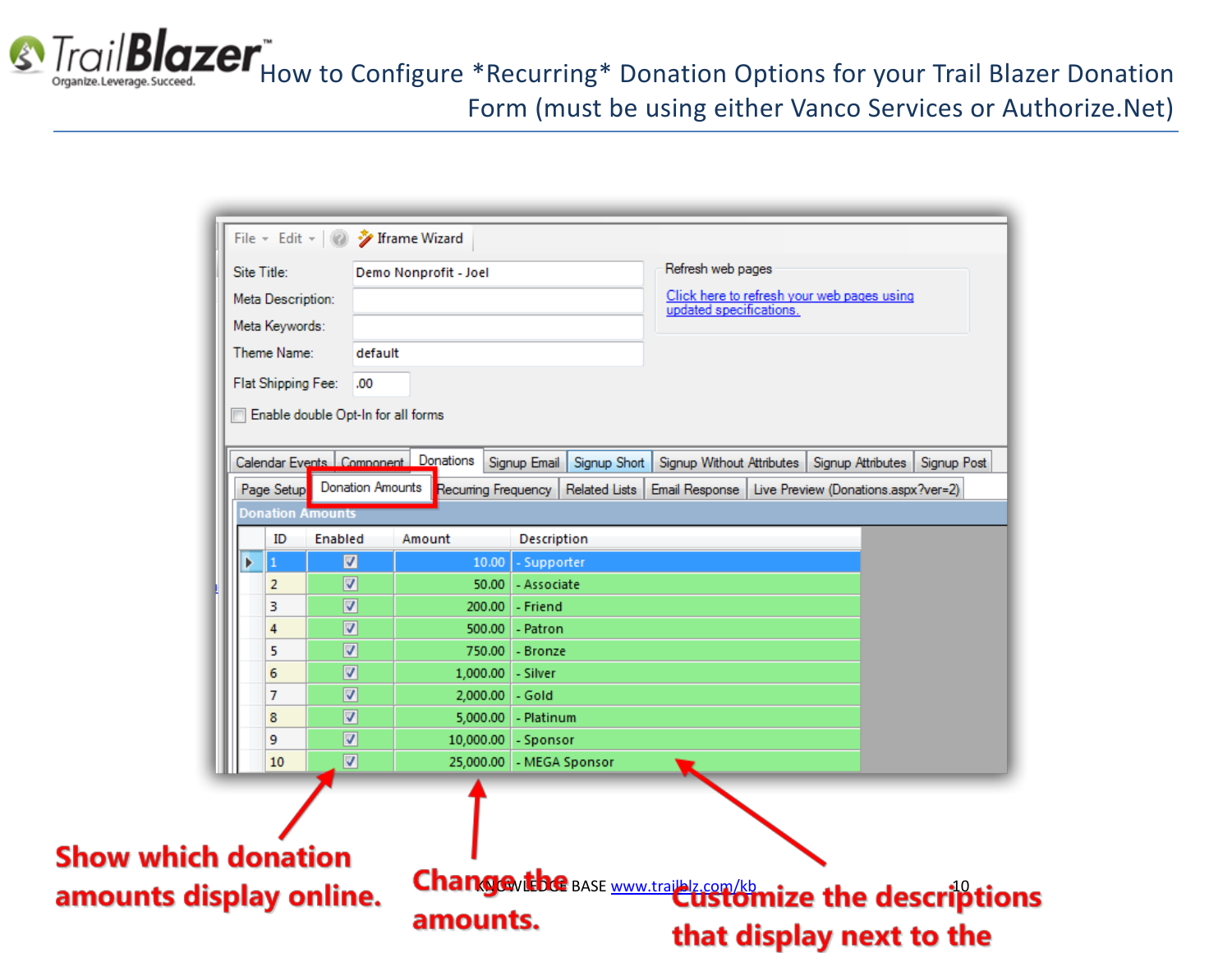

**Page Setup**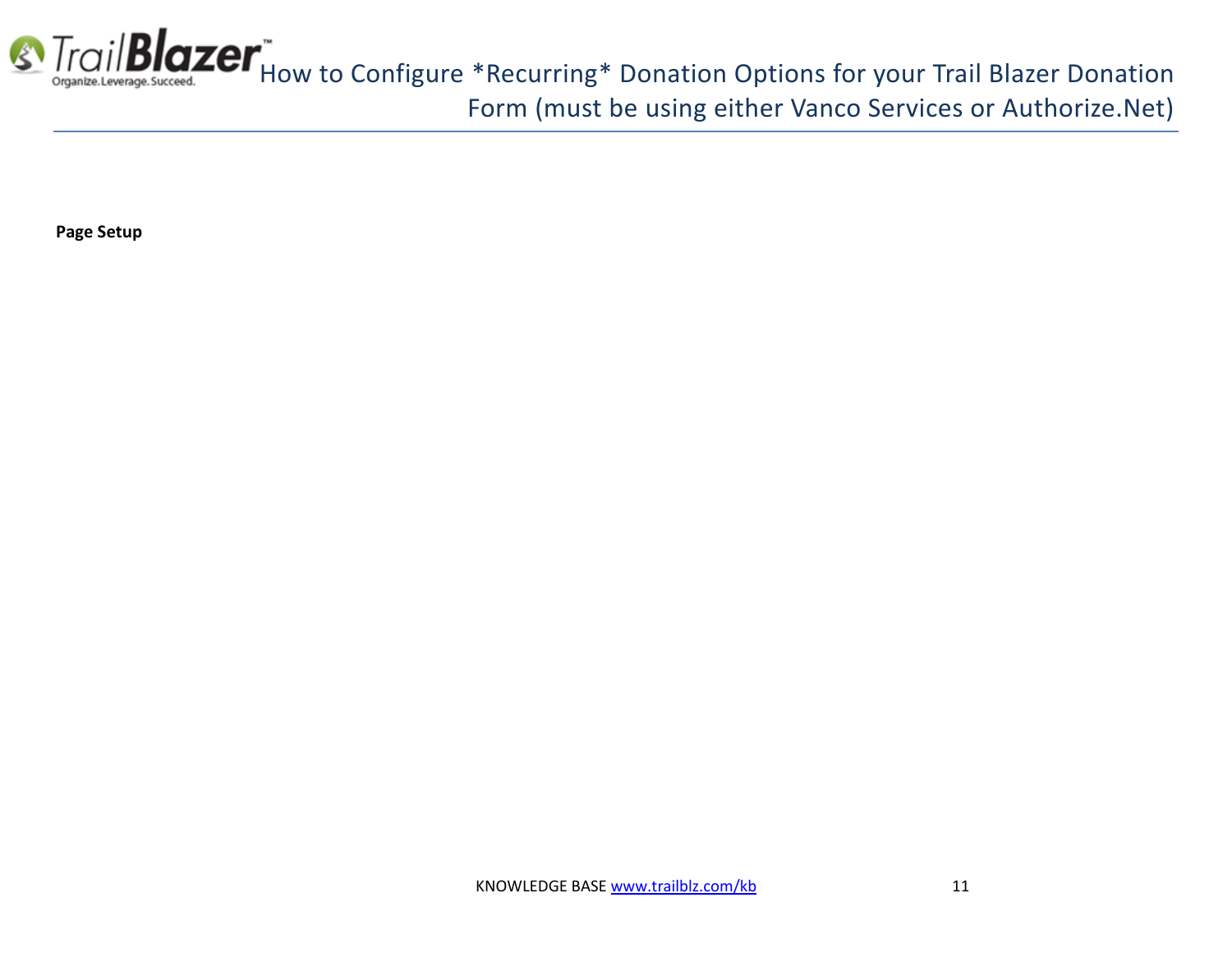**S** Trail **Blazer** Thow to Configure \*Recurring\* Donation Options for your Trail Blazer Donation Form (must be using either Vanco Services or Authorize.Net)

> File v Edit v | 2 J Iframe Wizard Site Title: Refresh web pages Demo Nonprofit - Joel Click here to refresh your web pages using **Meta Description** updated specifications. Meta Keywords: Theme Name: default Flat Shipping Fee: .00 Enable double Opt-In for all forms Calendar Events Component Donations Signup Email Signup Short Signup Without Attributes Signup Attributes Signup Post Page Setup Donation Amounts Recurring Frequency Related Lists Email Response Live Preview (Donations.aspx?ver=2) Is Federal (Employer / Occupation) \*Required Include Disclaimer Default Disclaimer **Insert Security Text** I Is Email Address \*Required Im Include \*Required Confirm Eligibility Checkbox Pre-Check Email Opt-In <br><br><span style="font-weight: bold;">For the security conscious</span> - You may notice this Is Phone Number \*Required page does not display the padlock or https in the address bar. However, the portion of the page 7 Include Restricted Funds (Allocations) Dropdown Style above that captures your name and credit card information is connected by secure server to our database provider (Trail Blazer). <span Disable Captcha style="font-weight: bold;">Their server IS securing your credit card transaction</span>.&nbsp;Depending **V** Include Comments on your browser, you can verify this by right mouse clicking on the white space inside the the gray Include Honor of borders near your name and address. From the menu select Properties. This will display the I Include Middle Name **IRI** w.c.<br><u>Aspx and a button that allows you to display Trail:</u><br><u>Aspx</u> and a button that allows you to display Trail:<br>Blazer's secure certificate information.<br><br> **V** Include Nick Name Include Lawn Sign Component I Include Donation Other Amount Include Donation Level Description(s) Include Donation Ticker Ticker Size: I Include Attributes Component **Ticker Start Date:** T  $\Box$ Attribute Folder 1: Volunteer Roles Display Position of Donation Amount(s) Attribute Folder 2: \Select A SINGLE Rider to Donate Towa Location: Attribute Folder 3: √Please select your email preferences  $\overline{\phantom{a}}$ Include Recurring Donations Attribute Folder 4: <no folder> Style: **Single Dropdown Box** AuthNet Post Url: https://www.trailblz.info/DemoNon Labels Contact Box:  $\mathbf{L}$ Amount Box:

**Customize many** different options for your donation form under the 'Page Setup' tab.

> Frequency: Button: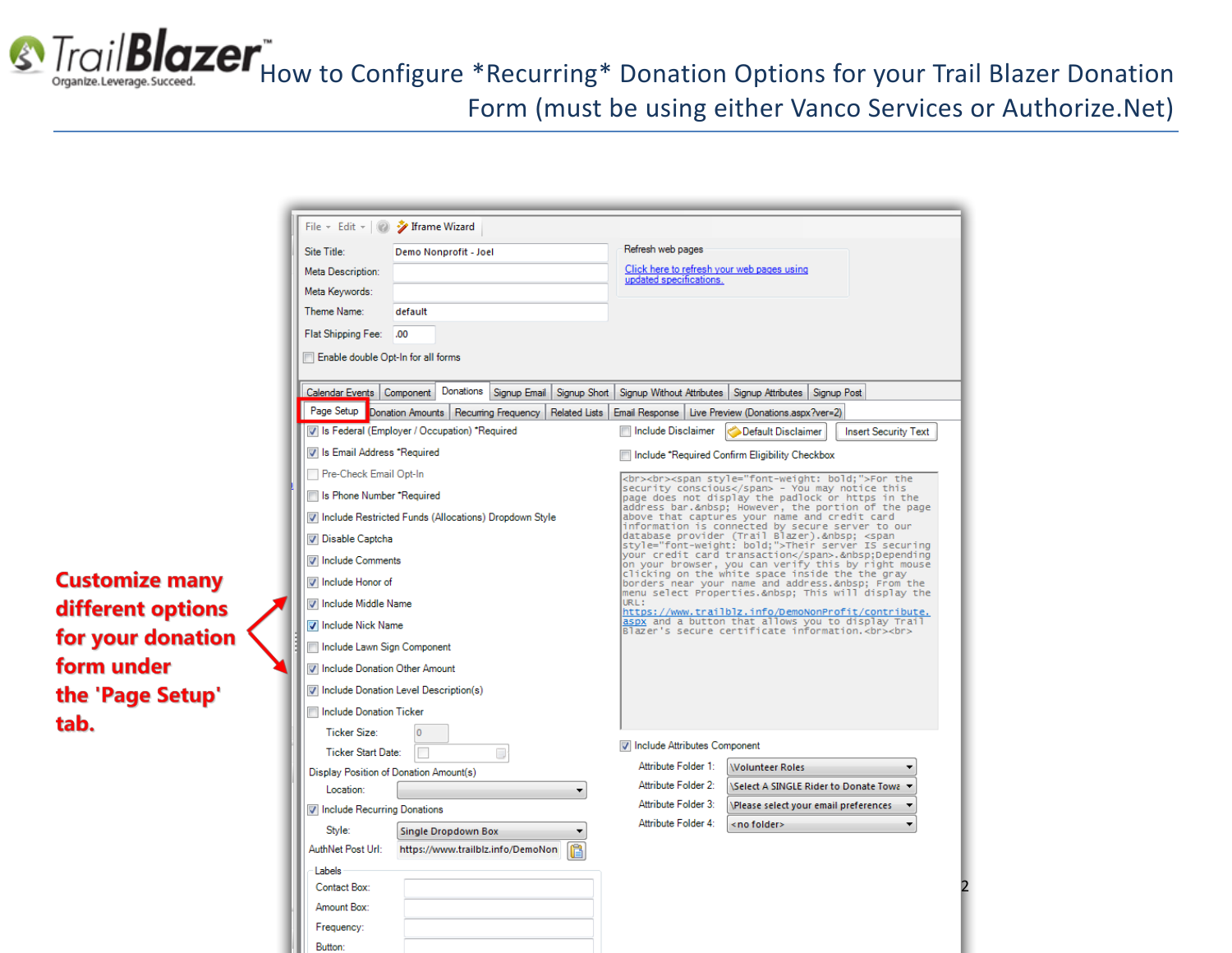

When someone processes a recurring contribution the details will show within the contribution record, here's my example for a monthly contribution for 24 months: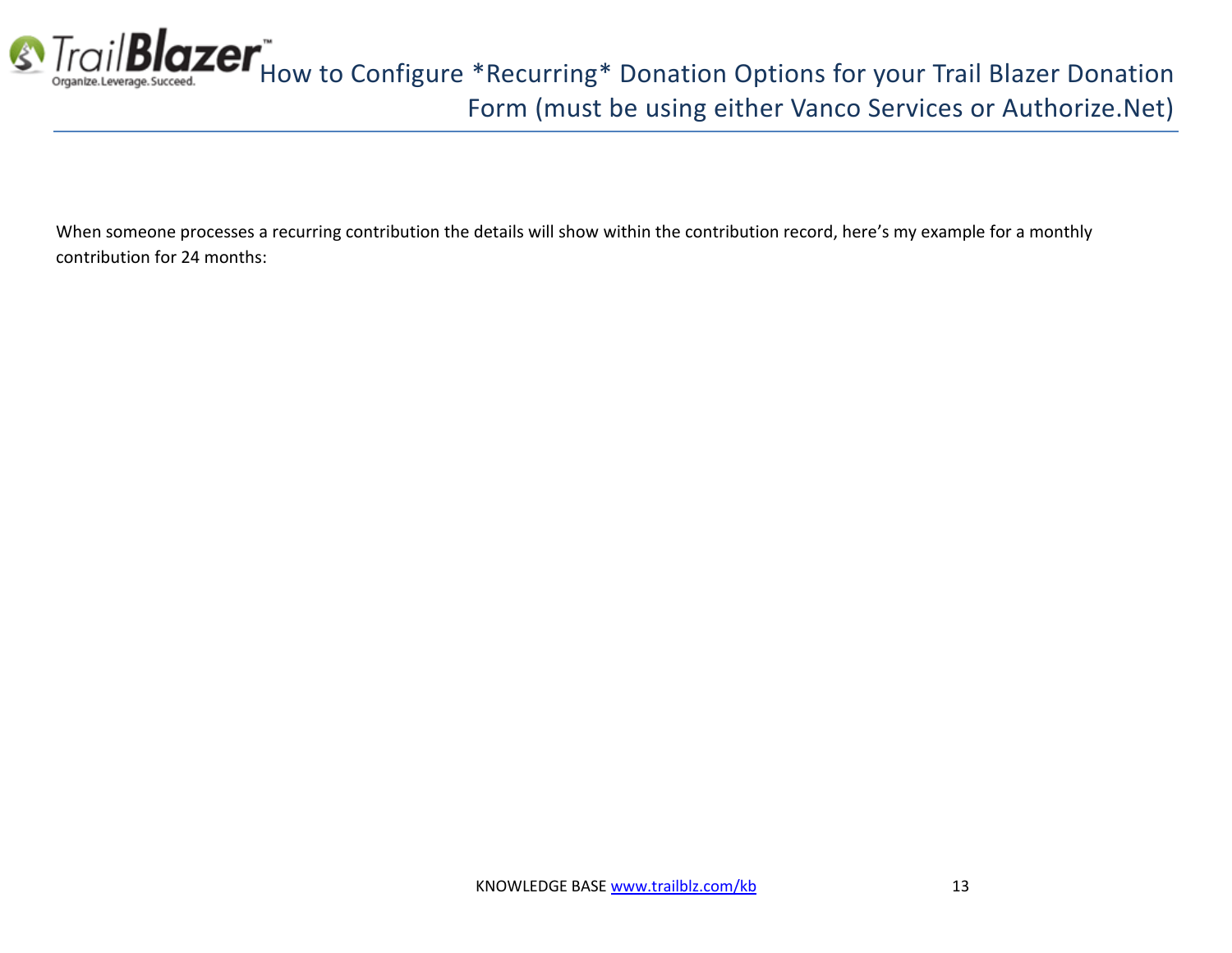

**S** Trail **Blazer** How to Configure \*Recurring\* Donation Options for your Trail Blazer Donation Form (must be using either Vanco Services or Authorize.Net)

### **Example of a recurring contribution record.**

| <b>Joel Kristenson</b>               |                                 | Amount:                             | 200.00                        |  |
|--------------------------------------|---------------------------------|-------------------------------------|-------------------------------|--|
| 9110 Golden Valley Rd<br>Apt 10      |                                 | Less Refunds:<br><b>Net Amount:</b> | .00.<br>200.00                |  |
| Golden Valley, MN, 55427             |                                 |                                     |                               |  |
| General<br>Refund                    | Allocate Match                  | Memory/Honor<br>Notify              | Payment <sup>4</sup><br>Other |  |
|                                      |                                 |                                     |                               |  |
| Event:                               | (none)                          |                                     | ▼                             |  |
| Cycle:                               | Calendar Year 2016              |                                     | ▼                             |  |
|                                      |                                 |                                     |                               |  |
| Type:                                | 4/ 5/2016<br><b>Credit Card</b> | ▦▾                                  |                               |  |
| Recurrence:                          | Monthly                         | 24<br>for<br>۰                      | period(s)                     |  |
| <b>Check Number</b>                  |                                 |                                     |                               |  |
| Date Received:<br>Amount:            | 200.00                          | Tax Deduct Amt:<br>.00              |                               |  |
| Memo:                                |                                 |                                     |                               |  |
|                                      |                                 |                                     |                               |  |
| Credit Card Type: 0<br>Name on Card: | Joel Kristenson                 |                                     |                               |  |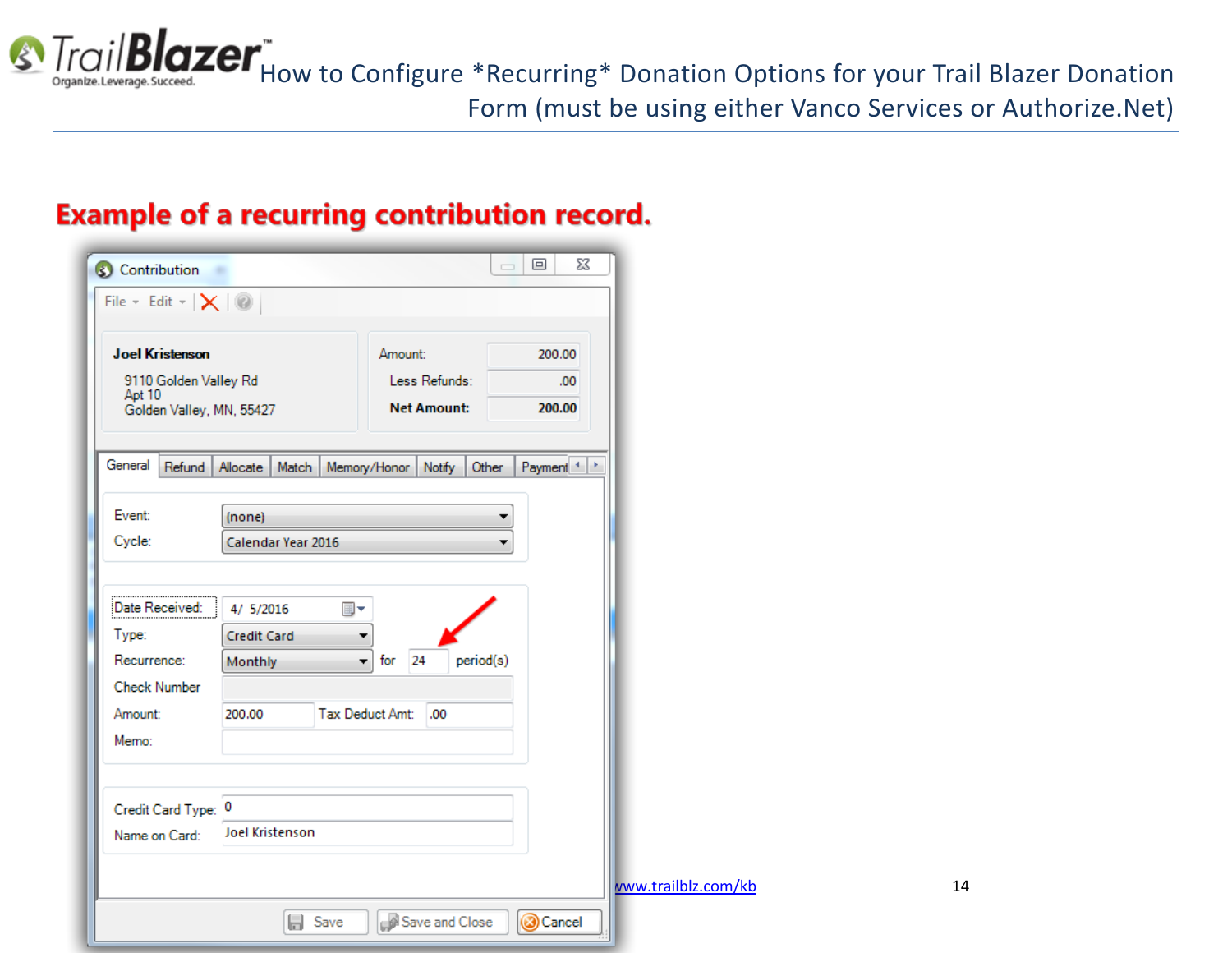

Read through the **related resources** below to learn about other customizable options you have with your online donation form.



- YouTube Channel

- Knowledge Base Articles

- 3rd Party Resources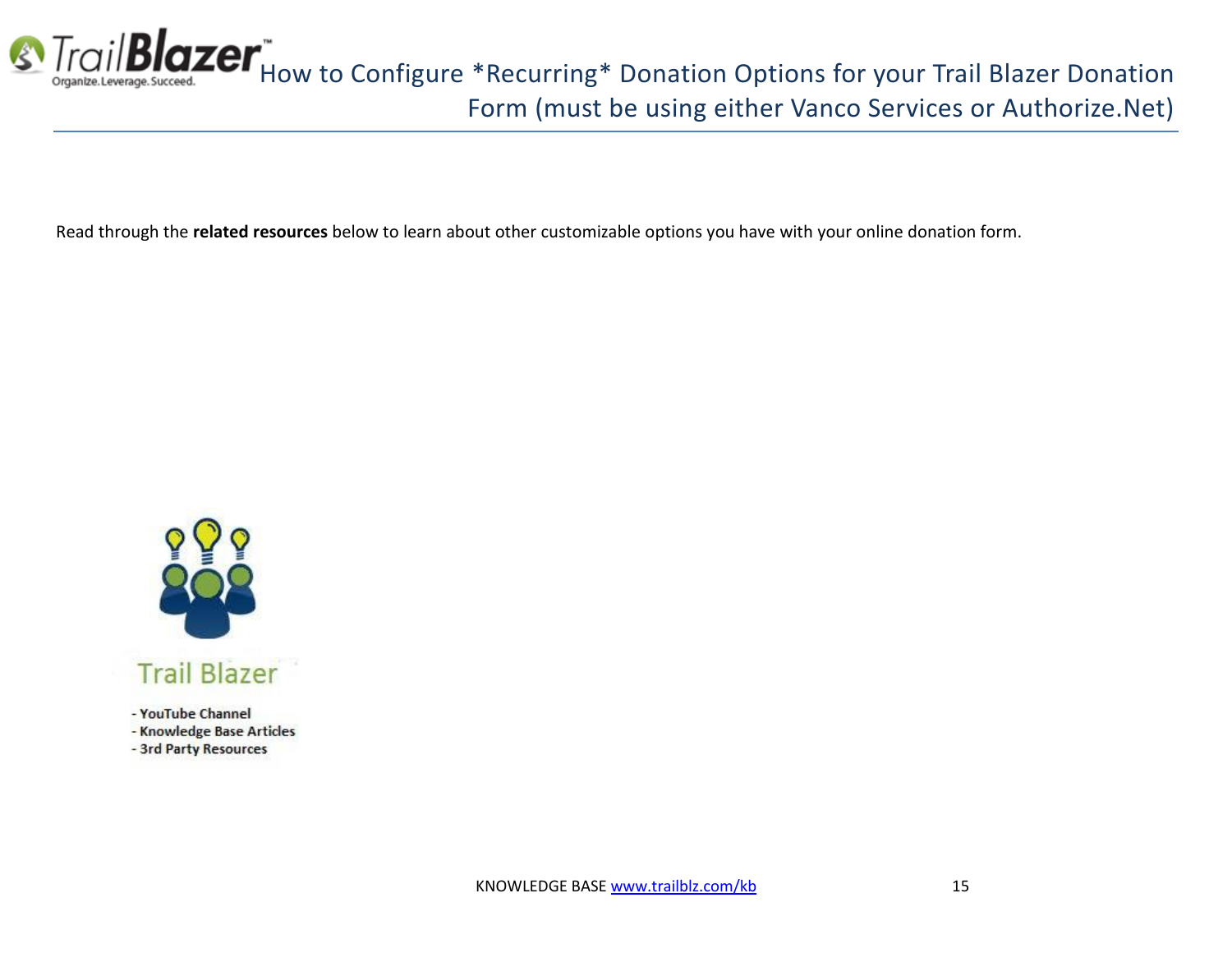

### **Related Resources**

- **Website Link:** [List of Trail Blazer Merchant Gateway Options](http://trailblz.com/Credit-Card-Payment-Merchant-Gateway/default.aspx?source=non-profit-manager)
- **Website Link:** [Gateway Cost Comparison](http://trailblz.com/company/credit-card-gateway-comparison.aspx)
- **Article:** [Configure Website](http://www.trailblz.com/kb/?action=view&kb=223&cat=1)
- **Article:** How to Enable ACH (E-[Check\) Payments with the Vanco Merchant Gateway on Trail Blazer's Donation Form](http://www.trailblz.com/kb/?action=view&kb=293&cat=1)
- **Article:** [How to Verify Authorize.Net Recurring Donations \(ARB\) Transactions are Configured Correctly with your Trail Blazer Database](http://www.trailblz.com/kb/?action=view&kb=294&cat=1)
- **Article:** [How to Setup and Activate your Authorize.Net Account with your Trail Blazer Database for Online Payments and for Recurring Transactions](http://www.trailblz.com/kb/?action=view&kb=262&cat=1)
- **Article:** [Custom Donation Amounts for Non Primary Donation Pages](http://www.trailblz.com/kb/?action=view&kb=155&cat=1)
- **Article:** [Website Email Notification](http://www.trailblz.com/kb/?action=view&kb=105&cat=1)
- **Article:** [Custom javascript donation thank you page with url ?da=example](http://www.trailblz.com/kb/?action=view&kb=134&cat=1)
- **Article:** [Linking your Website to your Database with Configurable iFrame Forms](http://www.trailblz.com/kb/?action=view&kb=214&cat=1)
- **Article:** [Configure Website](http://www.trailblz.com/kb/?action=view&kb=75&cat=1)  Legacy Article
- **Video:** [Iframes](https://www.youtube.com/watch?v=YYJOszM9CoU)
- **Video:** Contributions Online [Change Default \\$ Donation Amount](https://www.youtube.com/watch?v=NV58qPjkKVs)
- **Video:** [Donation Auto Responders with Merge Fields](https://www.youtube.com/watch?v=XQhVau54b48)
- **Video:** Attributes [Add To Donation Page](https://www.youtube.com/watch?v=EMhQSRU_IWw)